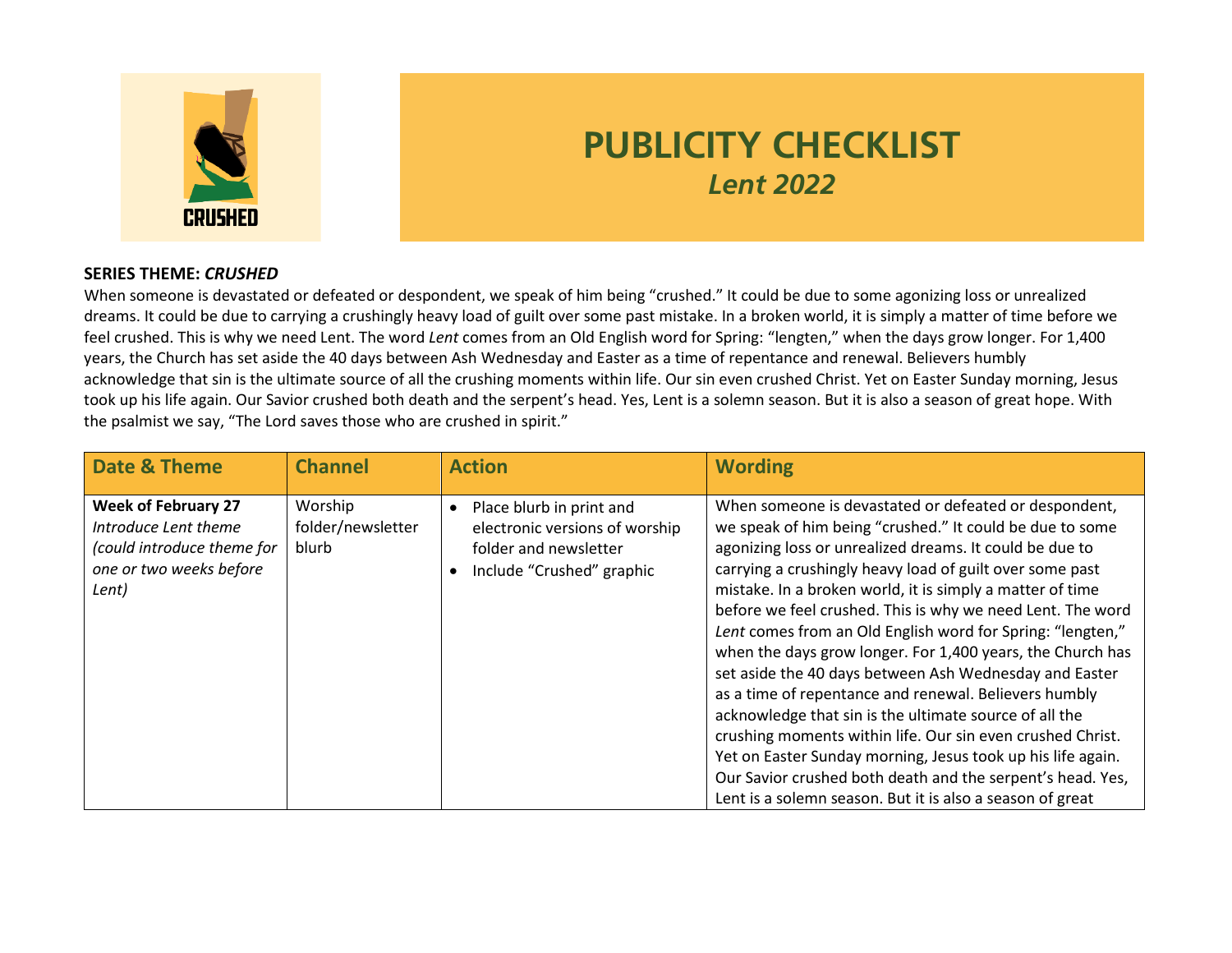|           |                                              | hope. With the psalmist we say, "The Lord saves those who    |
|-----------|----------------------------------------------|--------------------------------------------------------------|
|           |                                              |                                                              |
|           |                                              | are crushed in spirit."                                      |
| Facebook  | Post "Crushed" 1x1 video file                | Do you sometimes feel "crushed"? In a broken world, it is    |
|           | (versions available with or without          | simply a matter of time before we feel crushed. This is why  |
|           | WELS logo at end of video)                   | we need Lent. Sin is the ultimate source of all the crushing |
|           |                                              | moments within life, and our sin even crushed Christ. Yet on |
|           |                                              | Easter Sunday morning, Jesus took up his life again and      |
|           |                                              | crushed both death and the serpent's head. Yes, Lent is a    |
|           |                                              | solemn season. But it is also a season of great hope.        |
| Instagram | Post "Crushed" 1x1 video file                | Do you sometimes feel "crushed"? In a broken world, it is    |
|           | (versions available with or without          | simply a matter of time before we feel crushed. This is why  |
|           | WELS logo at end of video)                   | we need Lent. Sin is the ultimate source of all the crushing |
|           |                                              | moments within life, and our sin even crushed Christ. Yet on |
|           |                                              | Easter Sunday morning, Jesus took up his life again and      |
|           |                                              | crushed both death and the serpent's head. Yes, Lent is a    |
|           |                                              | solemn season. But it is also a season of great hope.        |
| Video     | • Post "Crushed" 16x9 video file to          | Do you sometimes feel "crushed"? In a broken world, it is    |
|           | YouTube or Vimeo (versions                   | simply a matter of time before we feel crushed. This is why  |
|           | available with or without WELS               | we need Lent. Sin is the ultimate source of all the crushing |
|           | logo at end of video)                        | moments within life, and our sin even crushed Christ. Yet on |
|           | • Show "Crushed" 16x9 video file             | Easter Sunday morning, Jesus took up his life again and      |
|           | during this week's worship                   | crushed both death and the serpent's head. Yes, Lent is a    |
|           | announcements                                | solemn season. But it is also a season of great hope.        |
| Website   | Post theme information<br>$\bullet$          | When someone is devastated or defeated or despondent,        |
|           | Post link to "Crushed" video on<br>$\bullet$ | we speak of him being "crushed." It could be due to some     |
|           | YouTube or Vimeo                             | agonizing loss or unrealized dreams. It could be due to      |
|           | Post "Crushed" graphic                       | carrying a crushingly heavy load of guilt over some past     |
|           |                                              | mistake. In a broken world, it is simply a matter of time    |
|           |                                              | before we feel crushed. This is why we need Lent. The word   |
|           |                                              | Lent comes from an Old English word for Spring: "lengten,"   |
|           |                                              | when the days grow longer. For 1,400 years, the Church has   |
|           |                                              | set aside the 40 days between Ash Wednesday and Easter       |
|           |                                              | as a time of repentance and renewal. Believers humbly        |
|           |                                              | acknowledge that sin is the ultimate source of all the       |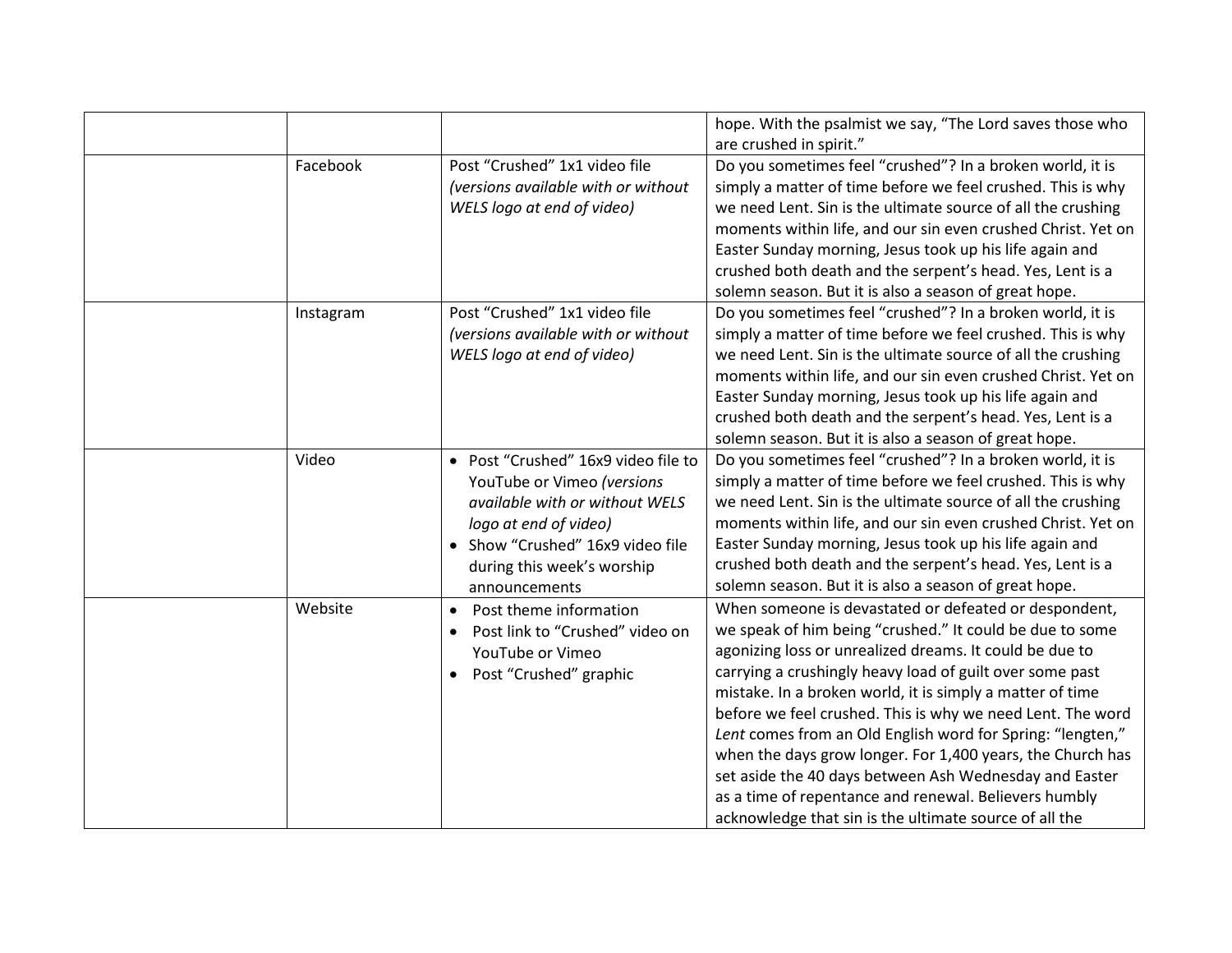|                                                                     |                                       |                                                                                                                                                  | crushing moments within life. Our sin even crushed Christ.<br>Yet on Easter Sunday morning, Jesus took up his life again.<br>Our Savior crushed both death and the serpent's head. Yes,<br>Lent is a solemn season. But it is also a season of great<br>hope. With the psalmist we say, "The Lord saves those who<br>are crushed in spirit."                                                                                                                                                                                                                                                                                                                                                               |
|---------------------------------------------------------------------|---------------------------------------|--------------------------------------------------------------------------------------------------------------------------------------------------|------------------------------------------------------------------------------------------------------------------------------------------------------------------------------------------------------------------------------------------------------------------------------------------------------------------------------------------------------------------------------------------------------------------------------------------------------------------------------------------------------------------------------------------------------------------------------------------------------------------------------------------------------------------------------------------------------------|
|                                                                     | PowerPoint slide                      | • Use "Crushed" PowerPoint jpg<br>file<br>• Show on digital display screens<br>before and after worship or<br>during announcements this<br>week  |                                                                                                                                                                                                                                                                                                                                                                                                                                                                                                                                                                                                                                                                                                            |
|                                                                     | PowerPoint logo                       | • Use "Crushed" PowerPoint logo<br>file<br>• Show on digital display screens<br>before and after worship or<br>during announcements this<br>week | Do you sometimes feel "crushed"? This is why we need<br>Lent. Yes, Lent is a solemn season. But it is also a season of<br>great hope.                                                                                                                                                                                                                                                                                                                                                                                                                                                                                                                                                                      |
|                                                                     | Animated logo                         | Use for livestreams or for the video<br>recording/editing process                                                                                |                                                                                                                                                                                                                                                                                                                                                                                                                                                                                                                                                                                                                                                                                                            |
|                                                                     |                                       |                                                                                                                                                  |                                                                                                                                                                                                                                                                                                                                                                                                                                                                                                                                                                                                                                                                                                            |
| <b>Wednesday, March 2</b><br>Ash Wednesday                          | Worship folder<br>template            | Use "Crushed" worship folder cover<br><b>PDF</b>                                                                                                 |                                                                                                                                                                                                                                                                                                                                                                                                                                                                                                                                                                                                                                                                                                            |
| Theme of the Day:<br>Self-Righteousness Is<br>Crushed by Repentance | Worship<br>folder/newsletter<br>blurb | • Place blurb in print and<br>electronic versions of worship<br>folder and newsletter<br>Include "Crushed" graphic                               | When mankind fell into sin, God cursed. "Dust you are and<br>to dust you will return" (Genesis 3:19). Sin brings death, and<br>together they wreck everything. Sin is the source of all pain.<br>Death robs us of everything and everyone we hold dear.<br>Sinful man's response is to try and minimize his sin. Sinful<br>man tries to balance the scales. "I might sin, but look at how<br>much good I do!" He tries comparing himself to others. "At<br>least I'm not as sinful as my neighbor." Such self-righteous<br>thoughts lead to eternal death. We need the Spirit to give<br>us a repentant heart. As we begin the season of Lent, we<br>remember that because death will one day reduce us to |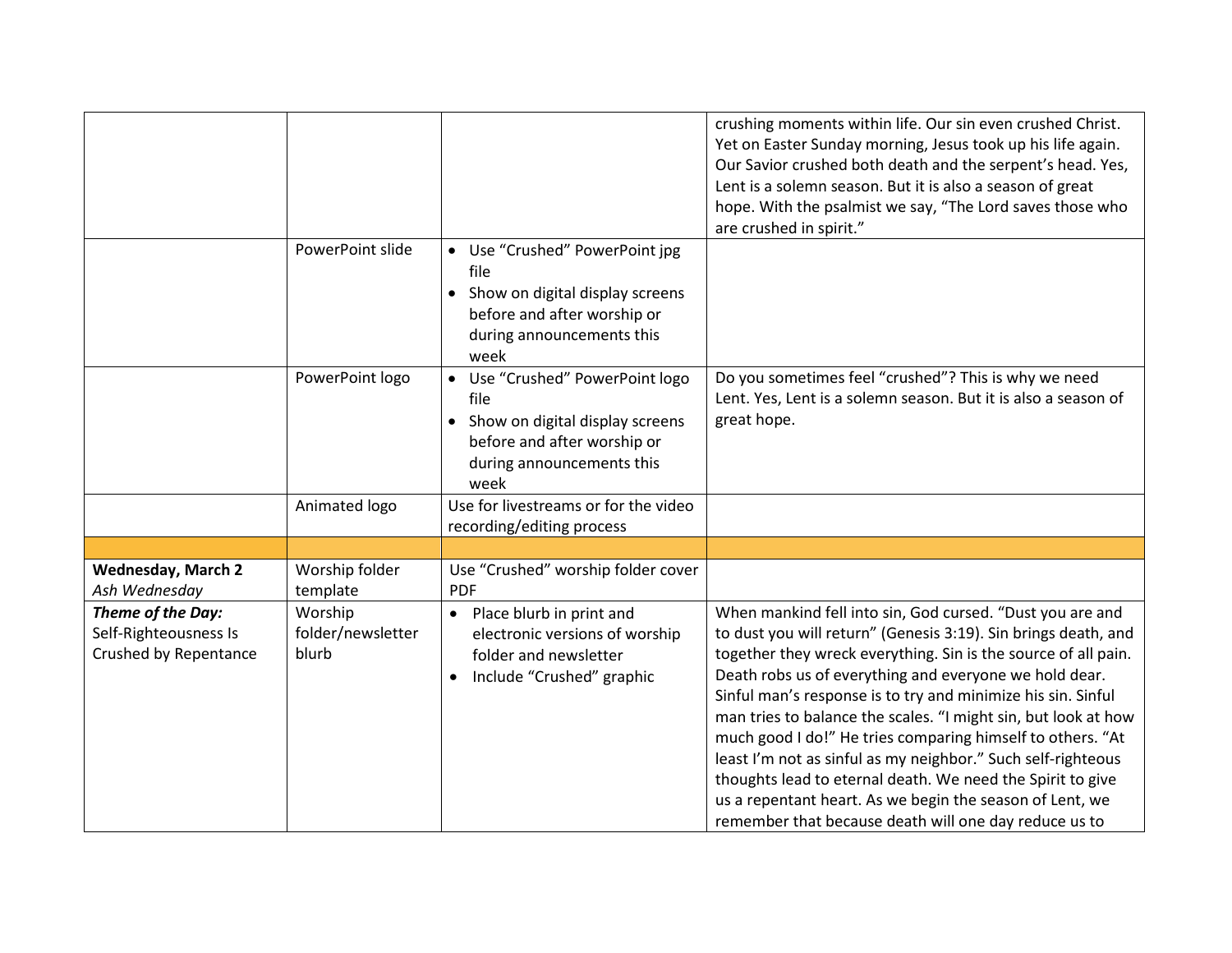|                                                |                                       |                                                                                                                                                  | ashes, our hearts need to be reduced to ashes in                                                                                                                                                                                                                                                                                                                                                                                                                                                                                                                                                                                                                                                                                                                                                  |
|------------------------------------------------|---------------------------------------|--------------------------------------------------------------------------------------------------------------------------------------------------|---------------------------------------------------------------------------------------------------------------------------------------------------------------------------------------------------------------------------------------------------------------------------------------------------------------------------------------------------------------------------------------------------------------------------------------------------------------------------------------------------------------------------------------------------------------------------------------------------------------------------------------------------------------------------------------------------------------------------------------------------------------------------------------------------|
|                                                |                                       |                                                                                                                                                  | repentance now.                                                                                                                                                                                                                                                                                                                                                                                                                                                                                                                                                                                                                                                                                                                                                                                   |
|                                                | Facebook<br>Instagram                 | Post "Crushed" Facebook graphic<br>Post "Crushed" Instagram graphic                                                                              | We are all sinful, but we try to minimize our sin and try<br>comparing ourselves to others. "At least I'm not as sinful as<br>my neighbor." Such self-righteousness leads to eternal<br>death. We need the Spirit to give us a repentant heart. As<br>we begin the season of Lent, we remember that because<br>death will one day reduce us to ashes, our hearts need to be<br>reduced to ashes in repentance now.<br>We are all sinful, but we try to minimize our sin and try<br>comparing ourselves to others. "At least I'm not as sinful as<br>my neighbor." Such self-righteousness leads to eternal<br>death. We need the Spirit to give us a repentant heart. As<br>we begin the season of Lent, we remember that because<br>death will one day reduce us to ashes, our hearts need to be |
|                                                |                                       |                                                                                                                                                  | reduced to ashes in repentance now.                                                                                                                                                                                                                                                                                                                                                                                                                                                                                                                                                                                                                                                                                                                                                               |
|                                                | PowerPoint slide                      | • Use "Crushed" PowerPoint png<br>file<br>• Show on digital display screens<br>before and after worship or<br>during announcements this<br>week  | Self-Righteousness Is Crushed by Repentance                                                                                                                                                                                                                                                                                                                                                                                                                                                                                                                                                                                                                                                                                                                                                       |
|                                                | PowerPoint logo                       | • Use "Crushed" PowerPoint logo<br>file<br>• Show on digital display screens<br>before and after worship or<br>during announcements this<br>week | Self-Righteousness Is Crushed by Repentance                                                                                                                                                                                                                                                                                                                                                                                                                                                                                                                                                                                                                                                                                                                                                       |
|                                                |                                       |                                                                                                                                                  |                                                                                                                                                                                                                                                                                                                                                                                                                                                                                                                                                                                                                                                                                                                                                                                                   |
| <b>Week of March 6</b><br>$1st$ Sunday in Lent | Worship folder<br>template            | Use "Crushed" worship folder cover<br><b>PDF</b>                                                                                                 |                                                                                                                                                                                                                                                                                                                                                                                                                                                                                                                                                                                                                                                                                                                                                                                                   |
| Theme of the Day:<br>Our Temptation Is         | Worship<br>folder/newsletter<br>blurb | • Place blurb in print and<br>electronic versions of worship<br>folder and newsletter                                                            | It was a custom known as "battle by champion." Two<br>opposing armies would send out their best warrior to fight<br>each other. That is what we see this week. The demons                                                                                                                                                                                                                                                                                                                                                                                                                                                                                                                                                                                                                         |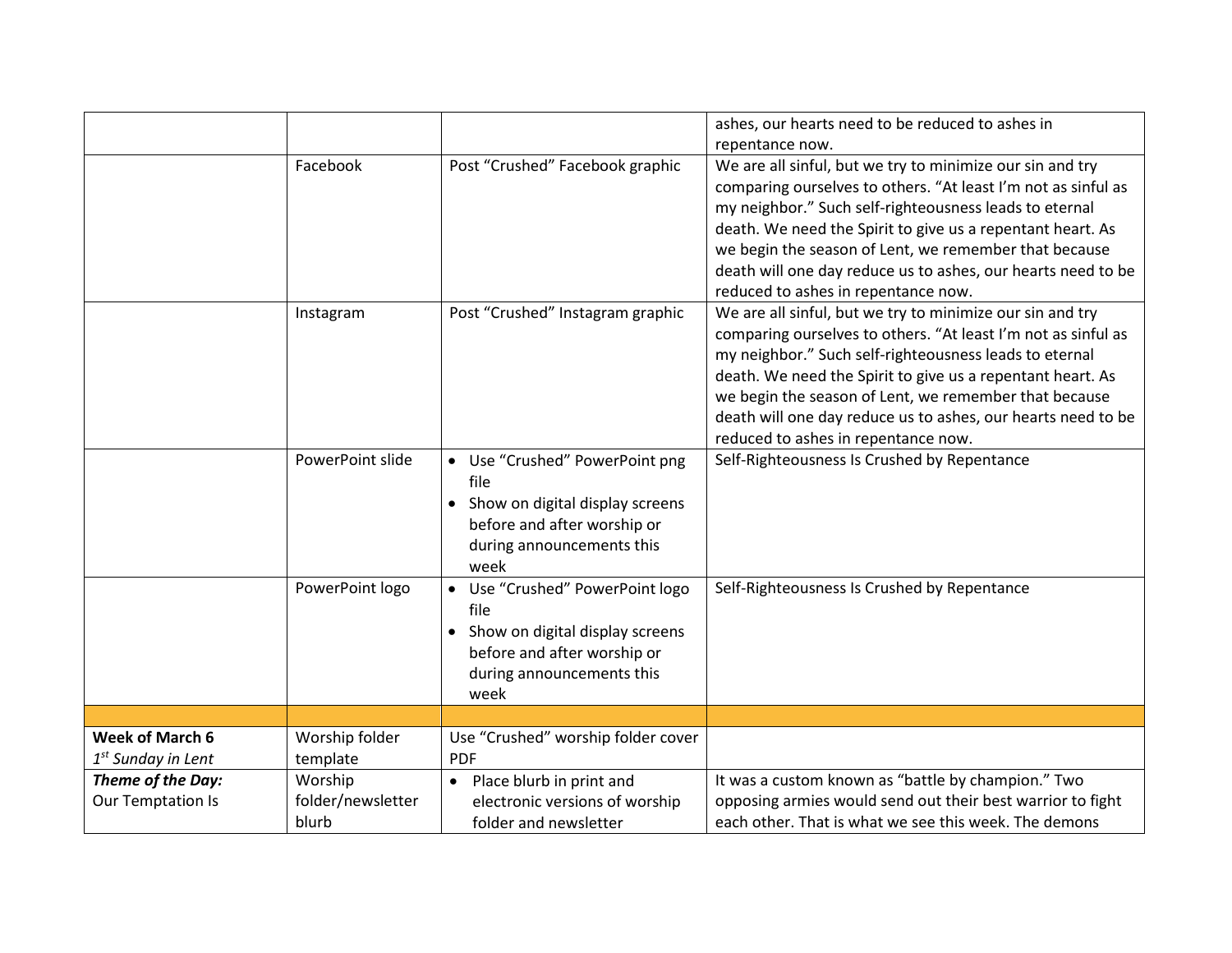| Crushed by Christ's            |                  | • Include "Crushed" graphic        | send their champion: Satan. Humanity's best warrior, Jesus       |
|--------------------------------|------------------|------------------------------------|------------------------------------------------------------------|
| Obedience                      |                  |                                    | Christ, steps forward to meet him. In this fight he does not     |
|                                |                  |                                    | use his divine power. He uses the same weapon we have:           |
|                                |                  |                                    | God's Word. Because Christ fought the battle against Satan       |
|                                |                  |                                    | as one of us, he won that battle for all of us. Jesus is our     |
|                                |                  |                                    | perfect substitute. Even as the devil still seethes in rage      |
|                                |                  |                                    | against us, we can face him and his temptations unafraid,        |
|                                |                  |                                    | confident that our champion has already won the victory.         |
|                                | Facebook         | Post "Crushed" Facebook graphic    | Because Jesus Christ fought the battle against our enemy,        |
|                                |                  |                                    | Satan, as one of us, he won that battle for all of us. He is our |
|                                |                  |                                    | perfect substitute. Even as the devil still seethes in rage      |
|                                |                  |                                    | against us, we can face him and his temptations unafraid,        |
|                                |                  |                                    | confident that our champion has already won the victory.         |
|                                | Instagram        | Post "Crushed" Instagram graphic   | Because Jesus Christ fought the battle against our enemy,        |
|                                |                  |                                    | Satan, as one of us, he won that battle for all of us. He is our |
|                                |                  |                                    | perfect substitute. Even as the devil still seethes in rage      |
|                                |                  |                                    | against us, we can face him and his temptations unafraid,        |
|                                |                  |                                    | confident that our champion has already won the victory.         |
|                                | PowerPoint slide | • Use "Crushed" PowerPoint png     | Our Temptation Is Crushed by Christ's Obedience                  |
|                                |                  | file                               |                                                                  |
|                                |                  | • Show on digital display screens  |                                                                  |
|                                |                  | before and after worship or        |                                                                  |
|                                |                  | during announcements this          |                                                                  |
|                                |                  | week                               |                                                                  |
|                                | PowerPoint logo  | • Use "Crushed" PowerPoint logo    | Our Temptation Is Crushed by Christ's Obedience                  |
|                                |                  | file                               |                                                                  |
|                                |                  | • Show on digital display screens  |                                                                  |
|                                |                  | before and after worship or        |                                                                  |
|                                |                  | during announcements this          |                                                                  |
|                                |                  | week                               |                                                                  |
|                                |                  |                                    |                                                                  |
| <b>Week of March 13</b>        | Worship folder   | Use "Crushed" worship folder cover |                                                                  |
| 2 <sup>nd</sup> Sunday in Lent | template         | <b>PDF</b>                         |                                                                  |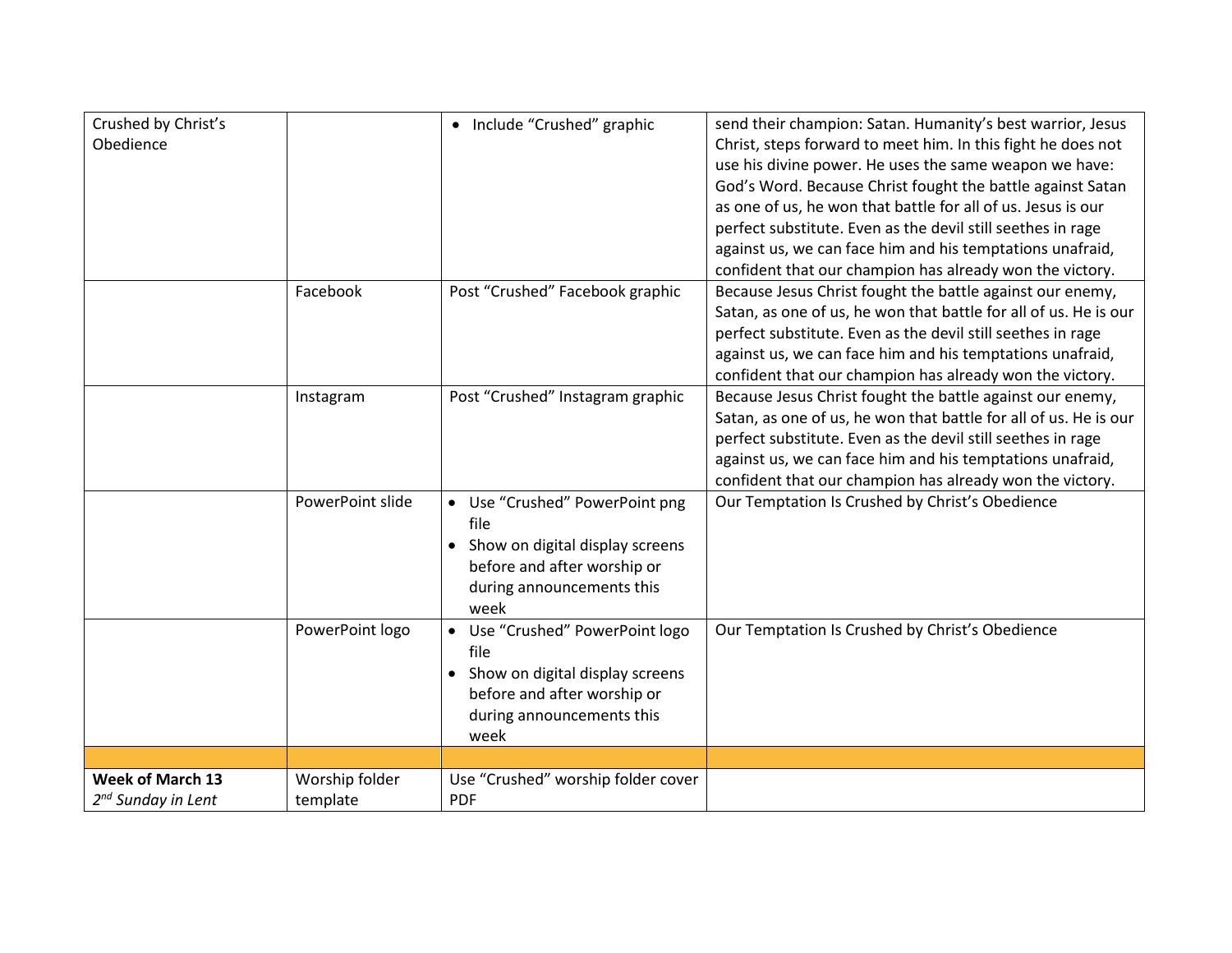| Theme of the Day:<br>Shortcuts Are Crushed by<br>Determination | Worship<br>folder/newsletter<br>blurb | • Place blurb in print and<br>electronic versions of worship<br>folder and newsletter<br>Include "Crushed" graphic                              | Last week we talked about temptation. This week we see<br>what is at the center of every temptation: a promise of a<br>shortcut to glory. Even in a world as sharply divided as ours,<br>there is near-universal agreement that the preferred path to<br>the glory we seek is whichever one is shortest and easiest.<br>To walk the path our Savior puts us on, one on which the<br>cross comes before the crown, puts us out of step with the<br>world. Thankfully, the determination required to walk this<br>path starts with our Savior and not with us. Because of his<br>determination, we are offered a glory far superior to<br>anything the world can offer. |
|----------------------------------------------------------------|---------------------------------------|-------------------------------------------------------------------------------------------------------------------------------------------------|-----------------------------------------------------------------------------------------------------------------------------------------------------------------------------------------------------------------------------------------------------------------------------------------------------------------------------------------------------------------------------------------------------------------------------------------------------------------------------------------------------------------------------------------------------------------------------------------------------------------------------------------------------------------------|
|                                                                | Facebook                              | Post "Crushed" Facebook graphic                                                                                                                 | We would all like a shortcut to glory, on a short and easy<br>path. But to walk the path our Savior puts us on, one on<br>which the cross comes before the crown, puts us out of step<br>with the world. Thankfully, the determination required to<br>walk this path starts with our Savior and not with us.<br>Because of his determination, we are offered a glory far<br>superior to anything the world can offer.                                                                                                                                                                                                                                                 |
|                                                                | Instagram                             | Post "Crushed" Instagram graphic                                                                                                                | We would all like a shortcut to glory, on a short and easy<br>path. But to walk the path our Savior puts us on, one on<br>which the cross comes before the crown, puts us out of step<br>with the world. Thankfully, the determination required to<br>walk this path starts with our Savior and not with us.<br>Because of his determination, we are offered a glory far<br>superior to anything the world can offer.                                                                                                                                                                                                                                                 |
|                                                                | PowerPoint slide                      | • Use "Crushed" PowerPoint png<br>file<br>• Show on digital display screens<br>before and after worship or<br>during announcements this<br>week | Shortcuts Are Crushed by Determination                                                                                                                                                                                                                                                                                                                                                                                                                                                                                                                                                                                                                                |
|                                                                | PowerPoint logo                       | • Use "Crushed" PowerPoint logo<br>file                                                                                                         | Shortcuts Are Crushed by Determination                                                                                                                                                                                                                                                                                                                                                                                                                                                                                                                                                                                                                                |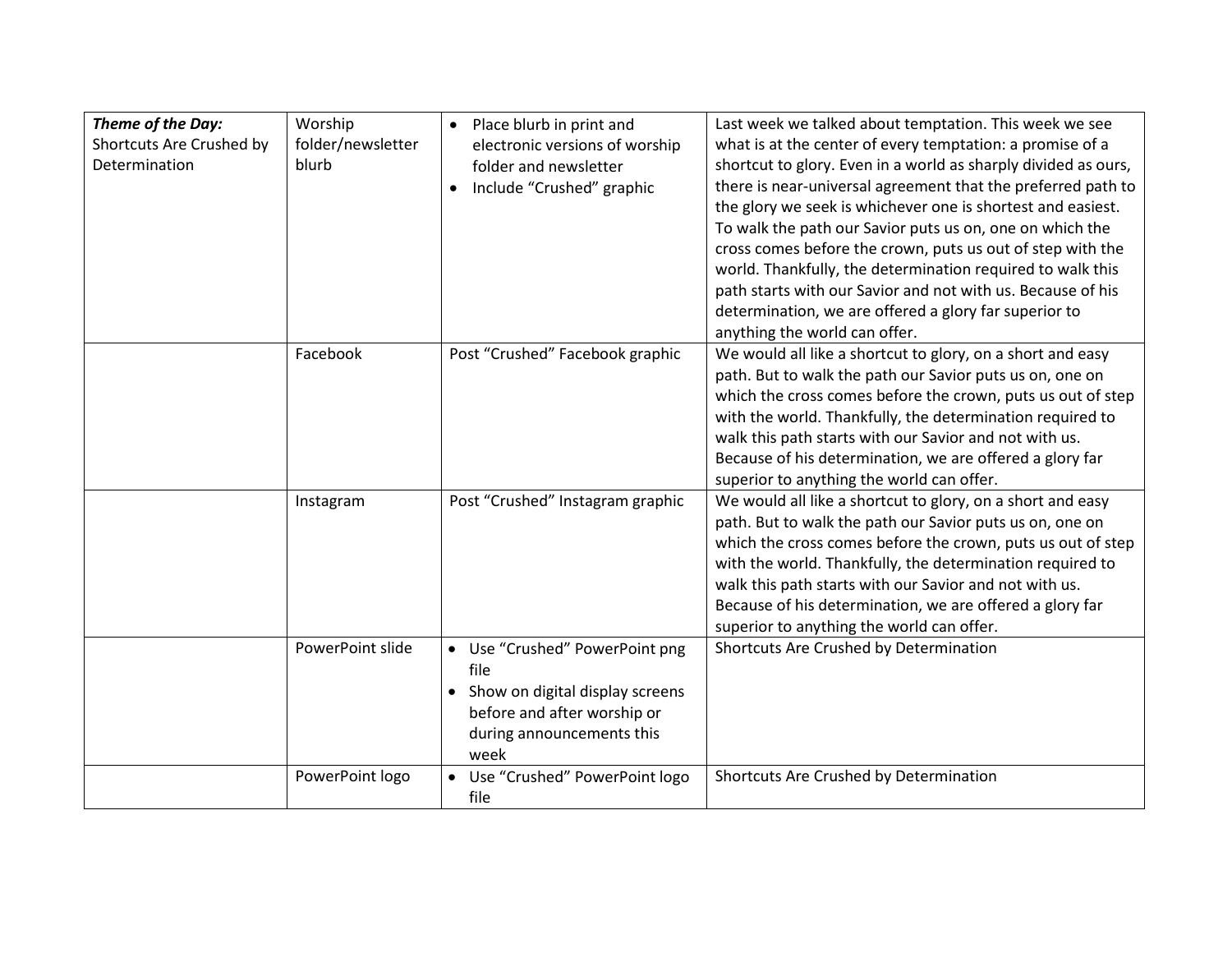|                                                                               |                                       | • Show on digital display screens<br>before and after worship or<br>during announcements this<br>week                           |                                                                                                                                                                                                                                                                                                                                                                                                                                                                                                                                                                                                                                                                                                                                                                                                                                     |
|-------------------------------------------------------------------------------|---------------------------------------|---------------------------------------------------------------------------------------------------------------------------------|-------------------------------------------------------------------------------------------------------------------------------------------------------------------------------------------------------------------------------------------------------------------------------------------------------------------------------------------------------------------------------------------------------------------------------------------------------------------------------------------------------------------------------------------------------------------------------------------------------------------------------------------------------------------------------------------------------------------------------------------------------------------------------------------------------------------------------------|
|                                                                               |                                       |                                                                                                                                 |                                                                                                                                                                                                                                                                                                                                                                                                                                                                                                                                                                                                                                                                                                                                                                                                                                     |
| <b>Week of March 20</b><br>3 <sup>rd</sup> Sunday in Lent                     | Worship folder<br>template            | Use "Crushed" worship folder cover<br><b>PDF</b>                                                                                |                                                                                                                                                                                                                                                                                                                                                                                                                                                                                                                                                                                                                                                                                                                                                                                                                                     |
| Theme of the Day:<br><b>False Security Is Crushed</b><br>by Faithful Presence | Worship<br>folder/newsletter<br>blurb | • Place blurb in print and<br>electronic versions of worship<br>folder and newsletter<br>Include "Crushed" graphic<br>$\bullet$ | Where is God? This is one of our most frequently asked and<br>incorrectly answered questions. We are tempted to believe<br>that evidence of God's presence is found in outward<br>circumstances. We equate good fortune with God's favor<br>and bad fortune with his judgment. As long as nothing<br>terrible is happening, God must not be too angry with us,<br>right? We are free to go on sinning. Such foolish<br>assumptions must be crushed. Therefore, God must<br>constantly remind us where he intends to be found-in the<br>gospel. He makes himself present in Word and sacrament.<br>Because he is always present, we realize the urgent need to<br>turn away from the sin he despises. Because his presence is<br>graciously hidden, we are drawn to him for forgiveness<br>rather than driven away from him in fear. |
|                                                                               | Facebook                              | Post "Crushed" Facebook graphic                                                                                                 | Where is God? We are tempted to believe that evidence of<br>God's presence is found in outward circumstances.<br>Therefore, God must constantly remind us where he intends<br>to be found-in the gospel. Because he is always present,<br>we realize the urgent need to turn away from the sin he<br>despises. Because his presence is graciously hidden, we are<br>drawn to him for forgiveness rather than driven away from<br>him in fear.                                                                                                                                                                                                                                                                                                                                                                                       |
|                                                                               | Instagram                             | Post "Crushed" Instagram graphic                                                                                                | Where is God? We are tempted to believe that evidence of<br>God's presence is found in outward circumstances.<br>Therefore, God must constantly remind us where he intends<br>to be found-in the gospel. Because he is always present,<br>we realize the urgent need to turn away from the sin he                                                                                                                                                                                                                                                                                                                                                                                                                                                                                                                                   |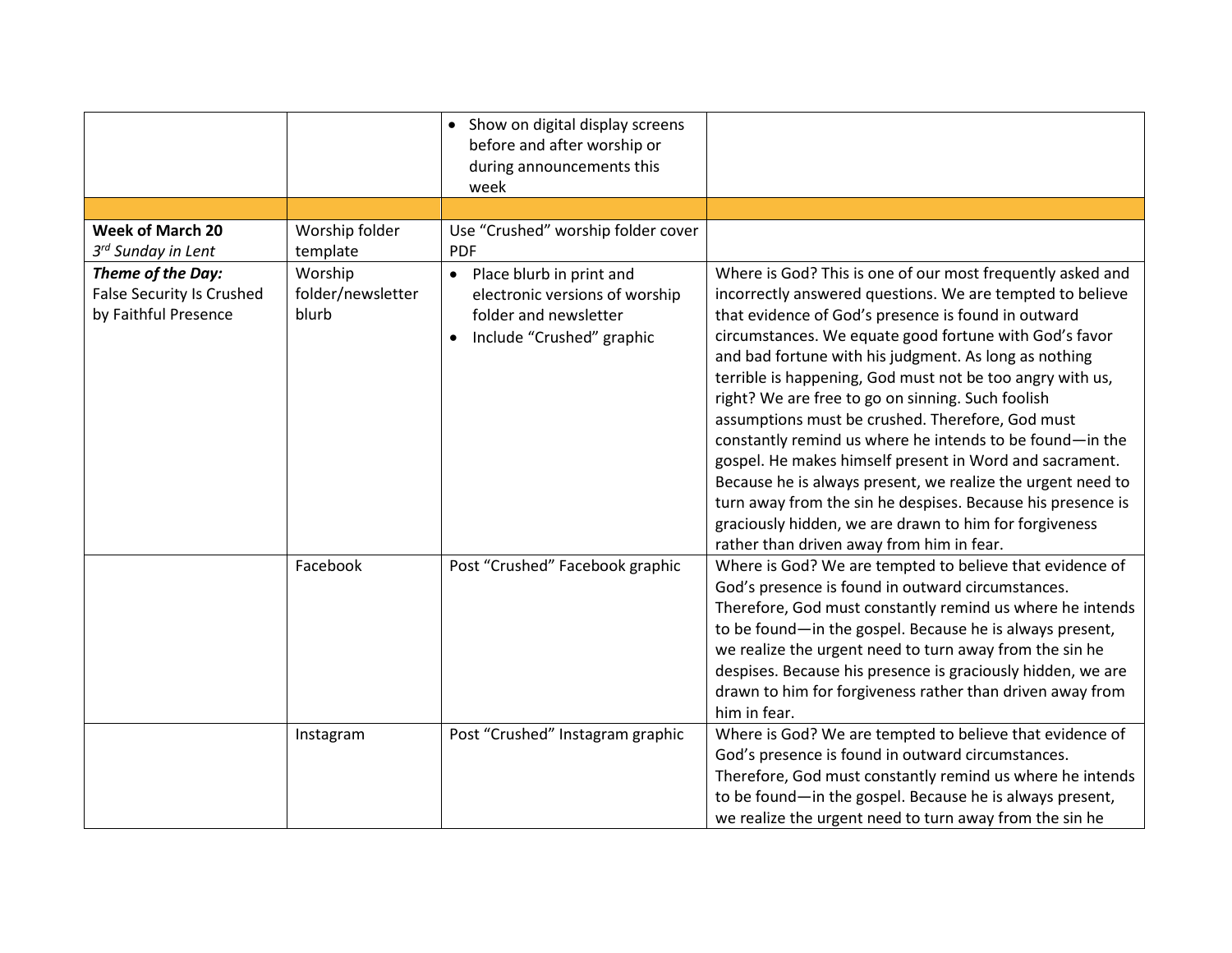|                                                                           | PowerPoint slide                      | • Use "Crushed" PowerPoint png<br>file<br>• Show on digital display screens<br>before and after worship or<br>during announcements this<br>week  | despises. Because his presence is graciously hidden, we are<br>drawn to him for forgiveness rather than driven away from<br>him in fear.<br>False Security Is Crushed by Faithful Presence                                                                                                                                                                                                                                                                                                                                                            |
|---------------------------------------------------------------------------|---------------------------------------|--------------------------------------------------------------------------------------------------------------------------------------------------|-------------------------------------------------------------------------------------------------------------------------------------------------------------------------------------------------------------------------------------------------------------------------------------------------------------------------------------------------------------------------------------------------------------------------------------------------------------------------------------------------------------------------------------------------------|
|                                                                           | PowerPoint logo                       | • Use "Crushed" PowerPoint logo<br>file<br>• Show on digital display screens<br>before and after worship or<br>during announcements this<br>week | False Security Is Crushed by Faithful Presence                                                                                                                                                                                                                                                                                                                                                                                                                                                                                                        |
|                                                                           |                                       |                                                                                                                                                  |                                                                                                                                                                                                                                                                                                                                                                                                                                                                                                                                                       |
| <b>Week of March 27</b><br>$4th$ Sunday in Lent                           | Worship folder<br>template            | Use "Crushed" worship folder cover<br><b>PDF</b>                                                                                                 |                                                                                                                                                                                                                                                                                                                                                                                                                                                                                                                                                       |
| Theme of the Day:<br><b>Our Condemnation Is</b><br>Crushed by God's Grace | Worship<br>folder/newsletter<br>blurb | • Place blurb in print and<br>electronic versions of worship<br>folder and newsletter<br>Include "Crushed" graphic                               | We assume people get what they deserve. We assume what<br>goes around comes around. We assume God helps those<br>who help themselves. And all those assumptions must be<br>crushed. God does not operate on the principle of merit but<br>of grace. Like gravity, grace is a constant force at work in<br>how God deals with us and how he wants us to deal with<br>others. God's grace: No one is beyond its reach. God never<br>turns it off. When the weight of our sin makes us fearful of<br>God's condemnation, he reveals his grace yet again. |
|                                                                           | Facebook                              | Post "Crushed" Facebook graphic                                                                                                                  | We assume people get what they deserve. We assume what<br>goes around comes around. We assume God helps those<br>who help themselves. And all those assumptions must be<br>crushed. God does not operate on the principle of merit but<br>of grace. God's grace: No one is beyond its reach. When the<br>weight of our sin makes us fearful of God's condemnation,<br>he reveals his grace yet again.                                                                                                                                                 |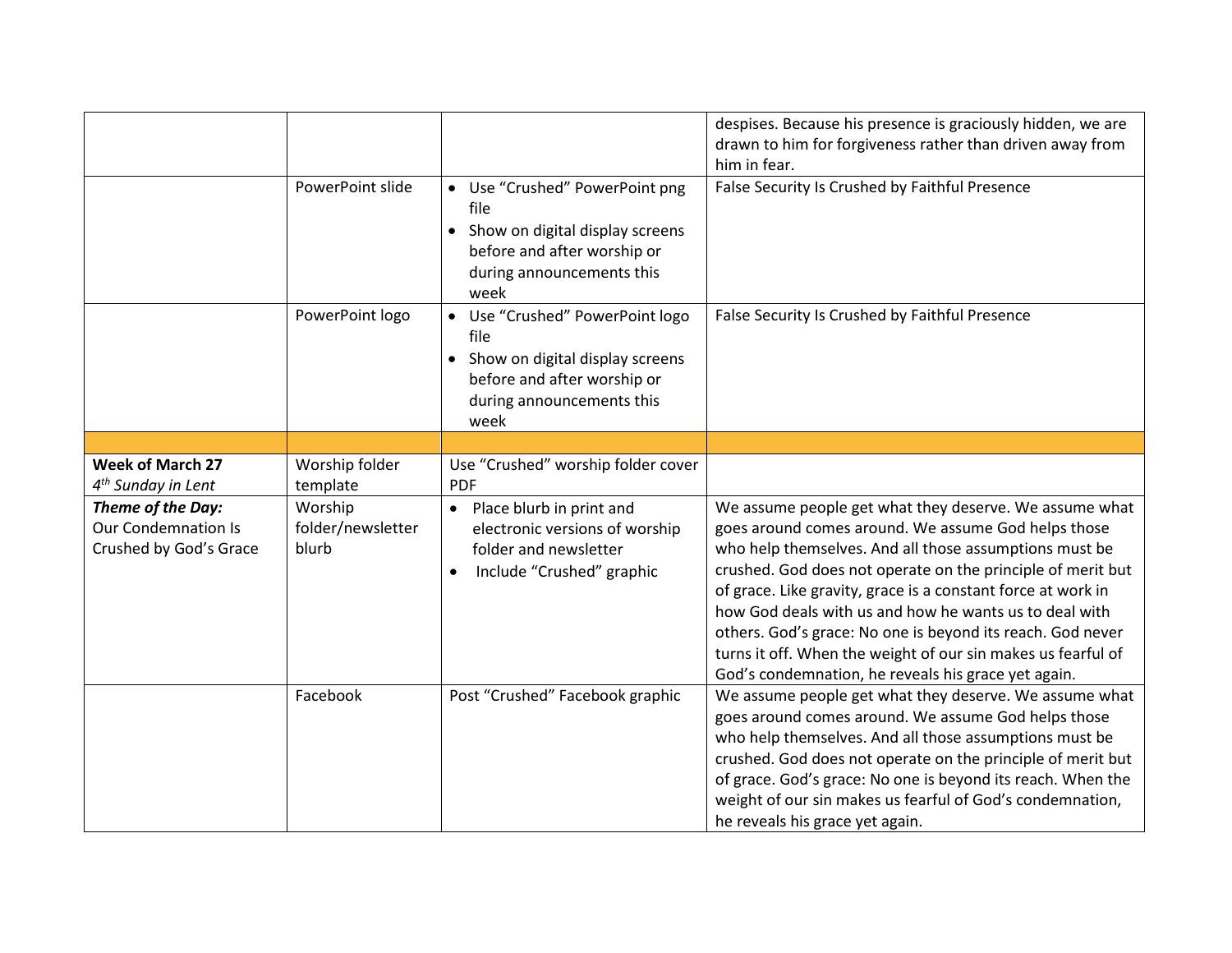|                                                                            | Instagram                             | Post "Crushed" Instagram graphic                                                                                                                 | We assume people get what they deserve. We assume what<br>goes around comes around. We assume God helps those<br>who help themselves. And all those assumptions must be<br>crushed. God does not operate on the principle of merit but<br>of grace. God's grace: No one is beyond its reach. When the<br>weight of our sin makes us fearful of God's condemnation,<br>he reveals his grace yet again.                                                                                                                                                                                                                                                                                                                             |
|----------------------------------------------------------------------------|---------------------------------------|--------------------------------------------------------------------------------------------------------------------------------------------------|-----------------------------------------------------------------------------------------------------------------------------------------------------------------------------------------------------------------------------------------------------------------------------------------------------------------------------------------------------------------------------------------------------------------------------------------------------------------------------------------------------------------------------------------------------------------------------------------------------------------------------------------------------------------------------------------------------------------------------------|
|                                                                            | PowerPoint slide                      | • Use "Crushed" PowerPoint png<br>file<br>• Show on digital display screens<br>before and after worship or<br>during announcements this<br>week  | Our Condemnation Is Crushed by God's Grace                                                                                                                                                                                                                                                                                                                                                                                                                                                                                                                                                                                                                                                                                        |
|                                                                            | PowerPoint logo                       | • Use "Crushed" PowerPoint logo<br>file<br>• Show on digital display screens<br>before and after worship or<br>during announcements this<br>week | Our Condemnation Is Crushed by God's Grace                                                                                                                                                                                                                                                                                                                                                                                                                                                                                                                                                                                                                                                                                        |
|                                                                            |                                       |                                                                                                                                                  |                                                                                                                                                                                                                                                                                                                                                                                                                                                                                                                                                                                                                                                                                                                                   |
| <b>Week of April 3</b><br>5 <sup>th</sup> Sunday in Lent                   | Worship folder<br>template            | Use "Crushed" worship folder cover<br><b>PDF</b>                                                                                                 |                                                                                                                                                                                                                                                                                                                                                                                                                                                                                                                                                                                                                                                                                                                                   |
| Theme of the Day:<br>Human Rejection Is<br>Crushed by Divine<br>Exaltation | Worship<br>folder/newsletter<br>blurb | • Place blurb in print and<br>electronic versions of worship<br>folder and newsletter<br>Include "Crushed" graphic<br>$\bullet$                  | People often look to the judgment of experts. The opinion<br>of experts can greatly influence the general population.<br>That poses a problem when it comes to Christ. The world's<br>experts and culturally elite generally see little value in Christ<br>or his Word. Thankfully, Christ tells us to expect this. He also<br>reminds us that when it comes to judgments about him and<br>his kingdom, only one opinion matters. God the Father<br>would render the final verdict about Christ and his work<br>when he raised his Son from the dead. This week, we learn<br>to evaluate the world's experts properly. They might see<br>heaven's greatest treasure as trash. Fine. That treasure<br>remains ours for the taking! |